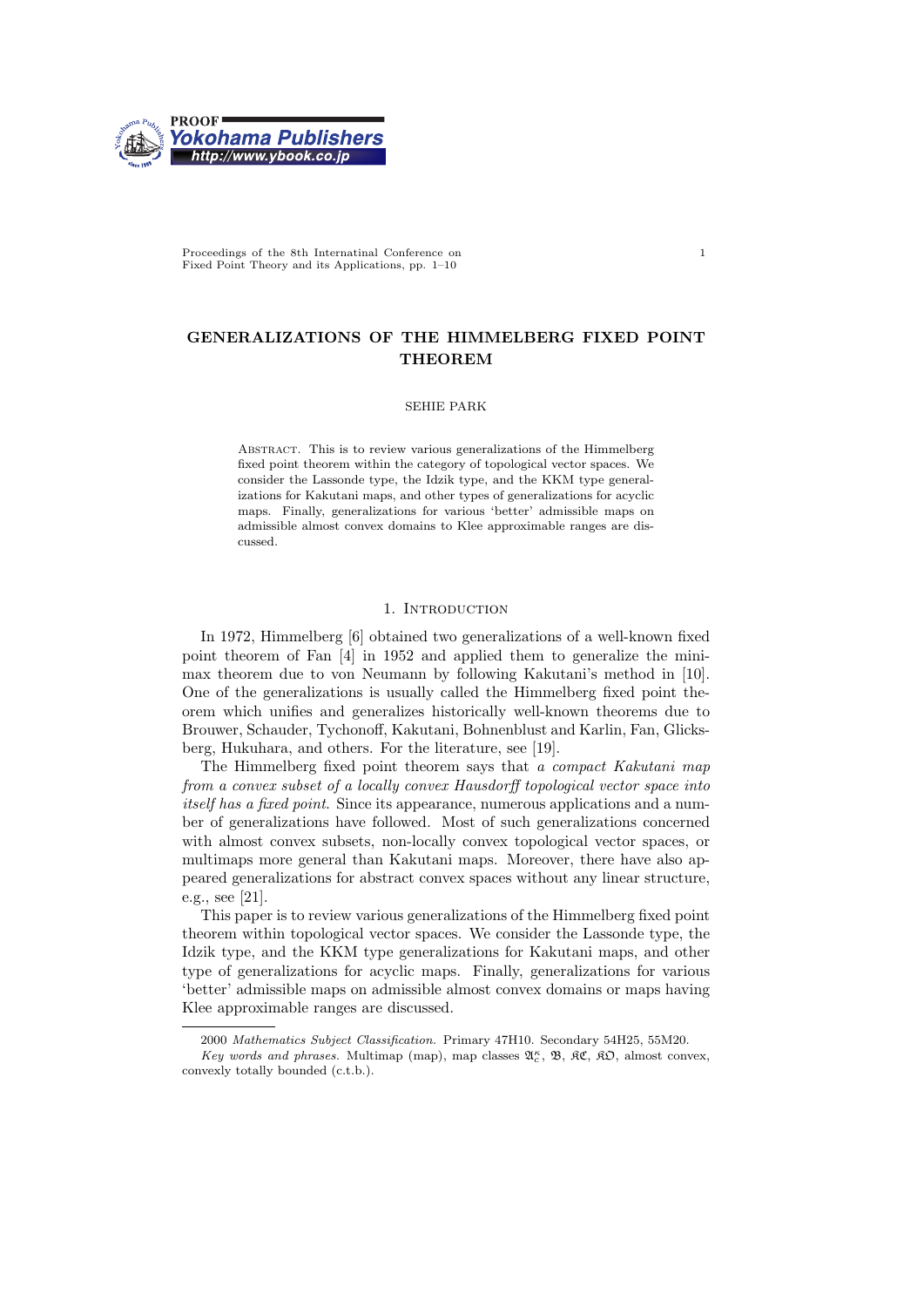In the present paper, we will not cover the so-called condensing maps and any maps on abstract convex spaces.

# 2. Preliminaries

All topological spaces are assumed to be Hausdorff unless explicitly stated otherwise. A t.v.s. means a topological vector space and  $\mathcal V$  denotes a fundamental system of neighborhoods of the origin 0 of a t.v.s. E. The convex hull and closure operations are denoted by  $\cos$  and  $\cos$ , resp.

A multimap or map  $F : X \to Y$  is a function from a set X into the set  $2^Y$ of nonempty subsets of a set Y; that is, a function with the values  $F(x) \subset Y$ for  $x \in X$  and the fibers  $F^-(y) = \{x \in X \mid y \in F(x)\}\$ for  $y \in Y$ . For  $A \subset X$ , lot  $x \in A$  and the *floers*  $F'(y) = \{x \in A \mid y \in F(x)\}$  for  $y \in I$ . For  $A \subset A$ ,<br>let  $F(A) = \bigcup \{F(x) \mid x \in A\}$ . For any  $B \subset Y$ , the *(lower) inverse* of B under  $F$  is defined by

$$
F^{-}(B) = \{ x \in X \mid F(x) \cap B \neq \emptyset \}.
$$

For topological spaces X and Y, a map  $F : X \to Y$  is said to be closed if its graph

$$
Gr(F) = \{(x, y) \mid y \in F(x), \ x \in X\}
$$

is closed in  $X \times Y$ , and *compact* if  $F(X)$  is contained in a compact subset of  $Y$ .

 $F: X \rightarrow Y$  is said to be upper semicontinuous (u.s.c.) if, for each closed set  $B \subset Y$ ,  $F^{-}(B)$  is closed in X; lower semicontinuous (l.s.c.) if, for each open set  $B \subset Y$ ,  $F^{-}(B)$  is open in X; and *continuous* if it is u.s.c. and l.s.c.

If  $F$  is u.s.c. with closed values and Y is regular, then  $F$  is closed. The converse is true whenever Y is compact.

A Kakutani map is a u.s.c. multimap with compact convex values.

A topological space is said to be *acyclic* if all of its reduced Cech homology groups over the rational field vanish. A u.s.c. map is said to be acyclic if it has compact acyclic values.

A *polytope*  $P$  in a t.v.s.  $E$  is a homeomorphic image of a simplex.

Let X and Y be topological spaces. An *admissible class*  $\mathfrak{A}_{c}^{\kappa}(X, Y)$  of maps  $T : X \longrightarrow Y$  is the one such that, for each compact subset K of X, there exists a map  $S \in \mathfrak{A}_{c}(K, Y)$  satisfying  $S(x) \subset T(x)$  for all  $x \in K$ ; where  $\mathfrak{A}_{c}$  is consisting of finite compositions of maps in  $\mathfrak{A}$ , and  $\mathfrak{A}$  is a class of maps satisfying the following properties:

- (1)  $\mathfrak A$  contains the class  $\mathbb C$  of (single-valued) continuous functions;
- (2) each  $F \in \mathfrak{A}_c$  is u.s.c. and compact-valued; and
- (3) for each polytope P, each  $T \in \mathfrak{A}_c(P, P)$  has a fixed point, where the intermediate spaces of compositions are suitably chosen for each A.

Examples of  $\mathfrak A$  are continuous functions  $\mathbb C$ , the Kakutani maps  $\mathbb K$ , the Aronszajn maps M (with  $R_{\delta}$  values), the acyclic maps V, the Powers maps  $V_c$ , the O'Neil maps  $N$  (continuous with values of one or m acyclic components,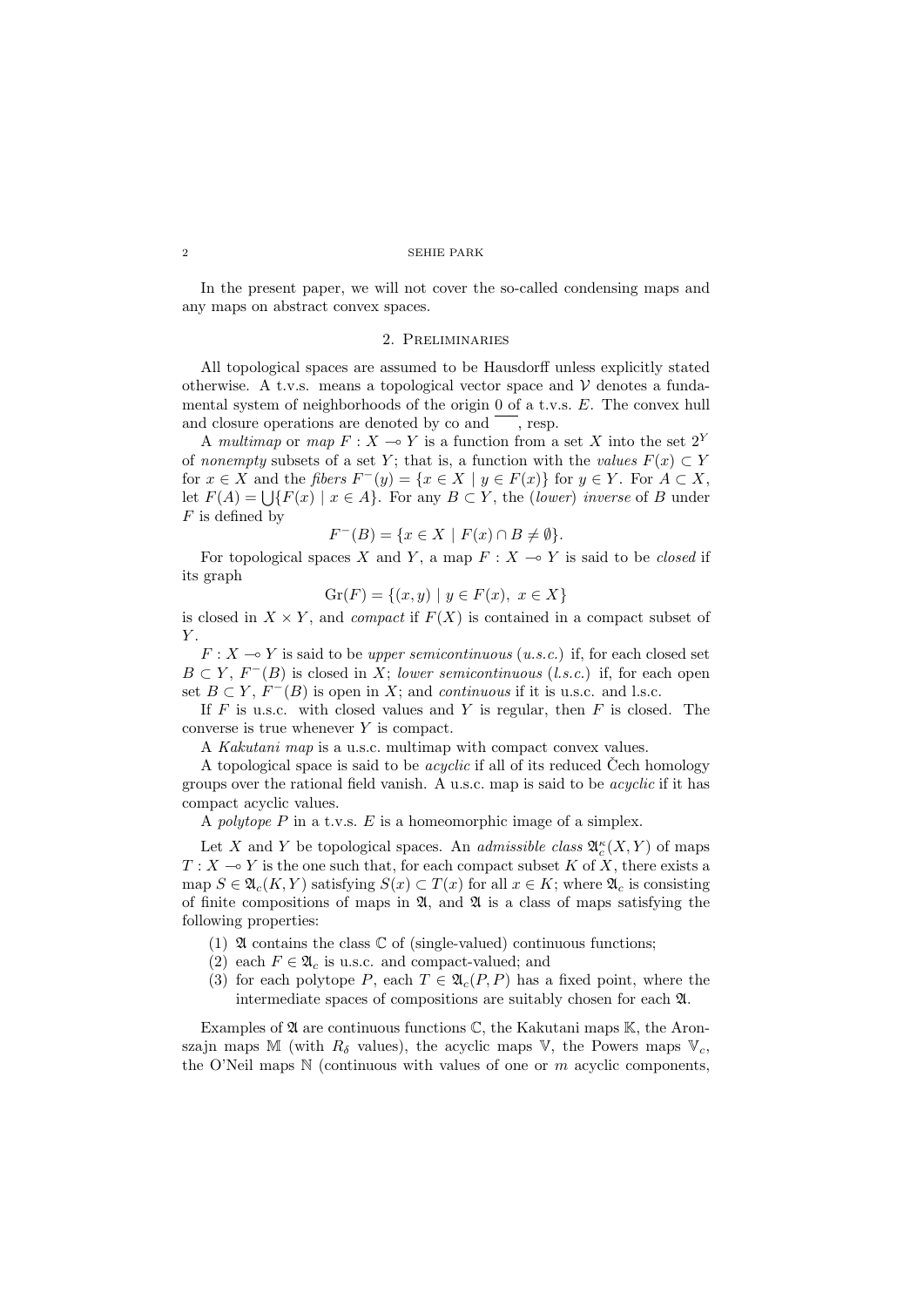where  $m$  is fixed), the approachable maps  $A$  (whose domains and codomains are subsets of uniform spaces), admissible maps of Górniewicz, the Simons maps  $\mathbb{K}_c$ , σ-selectionable maps of Haddad and Lasry, permissible maps of Dzedzej, and others. Further, the Fan-Browder maps (codomains are convex sets), locally selectionable maps having convex values,  $\mathbb{K}_c^+$  due to Lassonde,  $\mathbb{V}_c^+$  due to Park et al., and approximable maps  $\mathbb{A}_c^\kappa$  due to Ben-El-Mechaiekh and Idzik are examples of  $\mathfrak{A}_{c}^{\kappa}$ . For the literature, see [15]-[18].

For a subset  $X$  of a t.v.s.  $E$  and a topological space  $Y$ , we defined the "better" admissible class  $\mathfrak B$  of maps as follows [17], [18]:

 $T \in \mathfrak{B}(X, Y) \Longleftrightarrow T : X \multimap Y$  is a map such that for any polytope P in X and any continuous function  $f: T(P) \to P$ , the composition  $f(T|_P) : P \to P$ has a fixed point.

Note that  $\mathfrak{A}_{c}^{\kappa}(X,X) \subset \mathfrak{B}(X,X)$  and some examples of maps in  $\mathfrak{B}$  not belonging to  $\mathfrak{A}_c^{\kappa}$  are known. Moreover, compact closed maps in the class KKM due to Chang and Yen [2] and in the class s-KKM due to Chang et al. [1] also belong to the class  $\mathfrak{B}$ ; see [24].

# 3. The Himmelberg fixed point theorem

Himmelberg  $[6]$  defined that a subset A of a t.v.s. E is said to be almost *convex* if for any neighborhood  $V \in V$  of the origin 0 in E and for any finite set  $\{w_1, \ldots, w_n\}$  of points of A, there exist  $z_1, \ldots, z_n \in A$  such that  $z_i - w_i \in V$ for all i, and  $\text{co}\{z_1, \ldots, z_n\} \subset A$ .

In 1972, Himmelberg [6] derived the following from the Kakutani fixed point theorem [10]:

**Theorem 3.1.** Let  $K$  be a nonvoid compact subset of a separated locally convex space L and  $G: K \to K$  be a u.s.c. multifunction such that  $G(x)$  is closed for all x in K and convex for all x in some dense almost convex subset  $A$  of  $K$ . Then G has a fixed point.

**Theorem 3.2.** Let  $T$  be a nonvoid convex subset of a separated locally convex space L. Let  $F: T \to T$  be a u.s.c. multifunction such that  $F(x)$  is closed and convex for all  $x \in T$ , and  $F(T)$  is contained in some compact subset C of T. Then F has a fixed point.

In the above we stated their original forms. Usually Theorem 3.2 is called the Himmelberg fixed point theorem.

### 4. The Lassonde type generalizations

In 1983, Lassonde [13] obtained the following generalization of Theorem 3.2:

**Theorem 4.1.** Let  $X$  and  $C$  be nonempty convex subsets of a locally convex t.v.s. E. Let  $T : X \to X + C$  be a compact Kakutani map. Suppose that one of the following holds: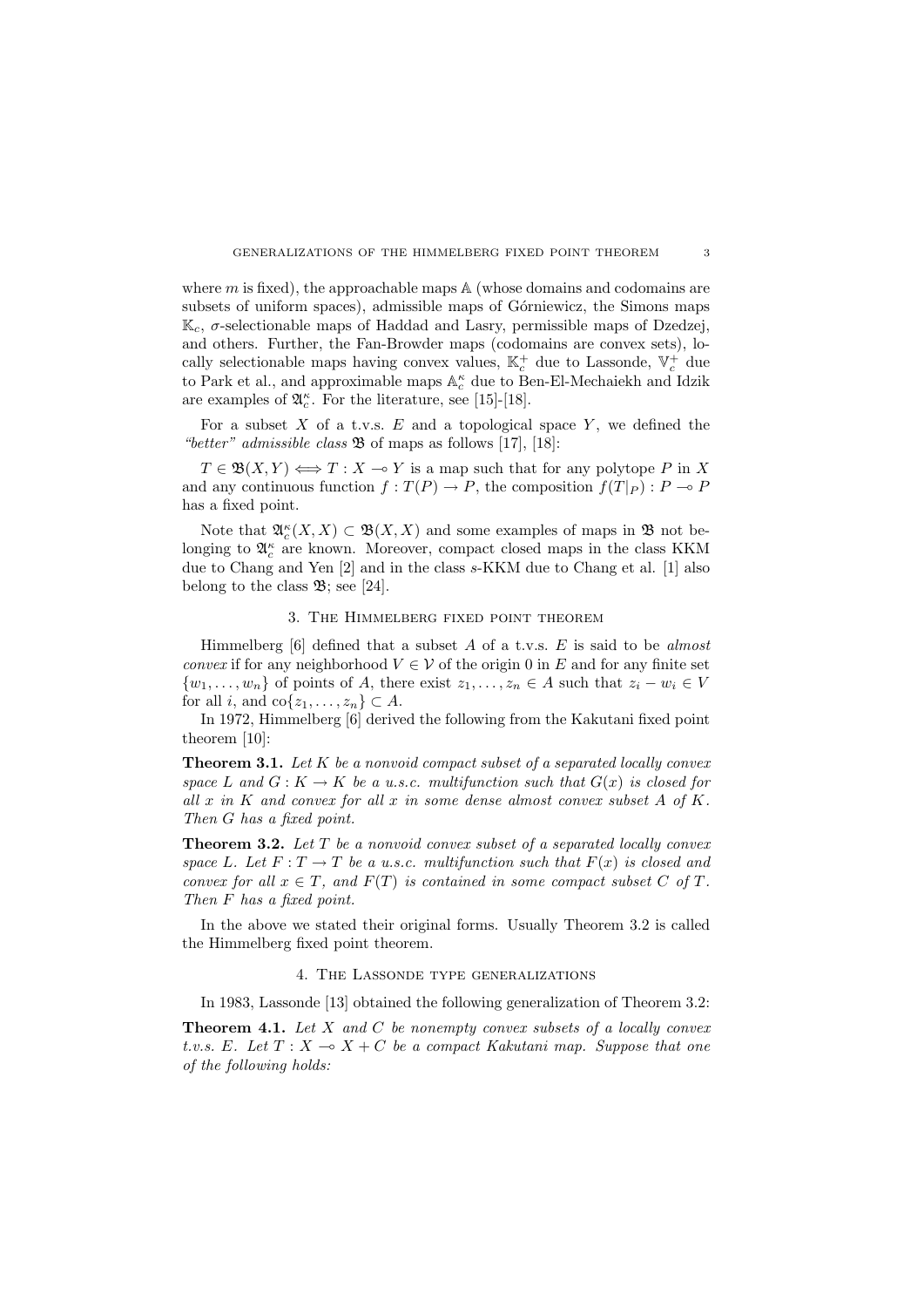```
4 SEHIE PARK
```
(1) X is closed and C is compact.

 $(2)$  X is compact and C is closed.

 $(3)$   $C = \{0\}.$ 

Then there is an  $x_0 \in X$  such that  $T(x_0) \cap (x_0 + C) \neq \emptyset$ .

Note that Case (3) is the Himmelberg theorem.

Theorem 4.1 is generalized by the present author to acyclic maps  $V(1992, 1992)$ [14]), compositions of acyclic maps  $\mathbb{V}_c$  (1994), admissible maps  $\mathfrak{A}_c$  (1994), and better admissible maps  $\mathfrak{B}$  (1997, [17]) by step by step.

# 5. The Idzik type generalizations

A subset B of a t.v.s. E is said to be *convexly totally bounded* (c.t.b.) (Idzik [7]) if for every  $V \in \mathcal{V}$  there exist a finite subset  $\{x_i \mid i \in I\}$  of B and a finite family  $\{C_i \mid i \in I\}$  of convex subsets of V such that  $B \subset \bigcup \{x_i + C_i \mid i \in I\}$ . Note that  $\{x_i \mid i \in I\}$  can be chosen in the whole space E; see Idzik and Park [8].

Idzik [7] showed that any locally convex compact subset and any compact subset of the Zima type are c.t.b. Moreover, every subset of a locally convex t.v.s. E is locally convex and of the Zima type. For other examples of c.t.b. sets, see [3].

In 1988, the following was given by Idzik [7, Theorem 4.3]:

**Theorem 5.1.** Let  $D, C$  be nonempty almost convex sets in a t.v.s.  $E$  and  $C$ a dense subset of D. Let  $\varphi : D \to 2^D$  be a u.s.c. map with nonempty closed values such that  $\varphi(x)$  is convex for all  $x \in C$ . If  $\overline{\varphi(D)}$  is a compact c.t.b. subset of D, then there exists  $x \in D$  such that  $x \in \varphi(x)$ .

The proof of Theorem 5.1 is not elementary. Note that Theorem 5.1 generalizes Theorem 3.1 and, for  $D = C$ , Theorem 3.2.

### 6. The KKM type generalizations

As the author once stated, the classical KKM principle implies many fixed point theorems [23]. This section deals with generalizations of Theorems 3.1 and 3.2 which can be deduced from the KKM principle and its open version.

In 2000, for Kakutani maps, we had the following in Park and Tan [27]:

**Theorem 6.1.** Let X be a subset of a locally convex t.v.s. E and Y an almost convex dense subset of X. Let  $T : X \rightarrow X$  be a compact u.s.c. map with nonempty closed values such that  $T(y)$  is convex for all  $y \in Y$ . Then T has a fixed point.

In particular, for  $Y = X$ , we obtain the following:

**Theorem 6.2.** Let  $X$  be an almost convex subset of a locally convex t.v.s. Then any compact Kakutani map  $T : X \longrightarrow X$  has a fixed point.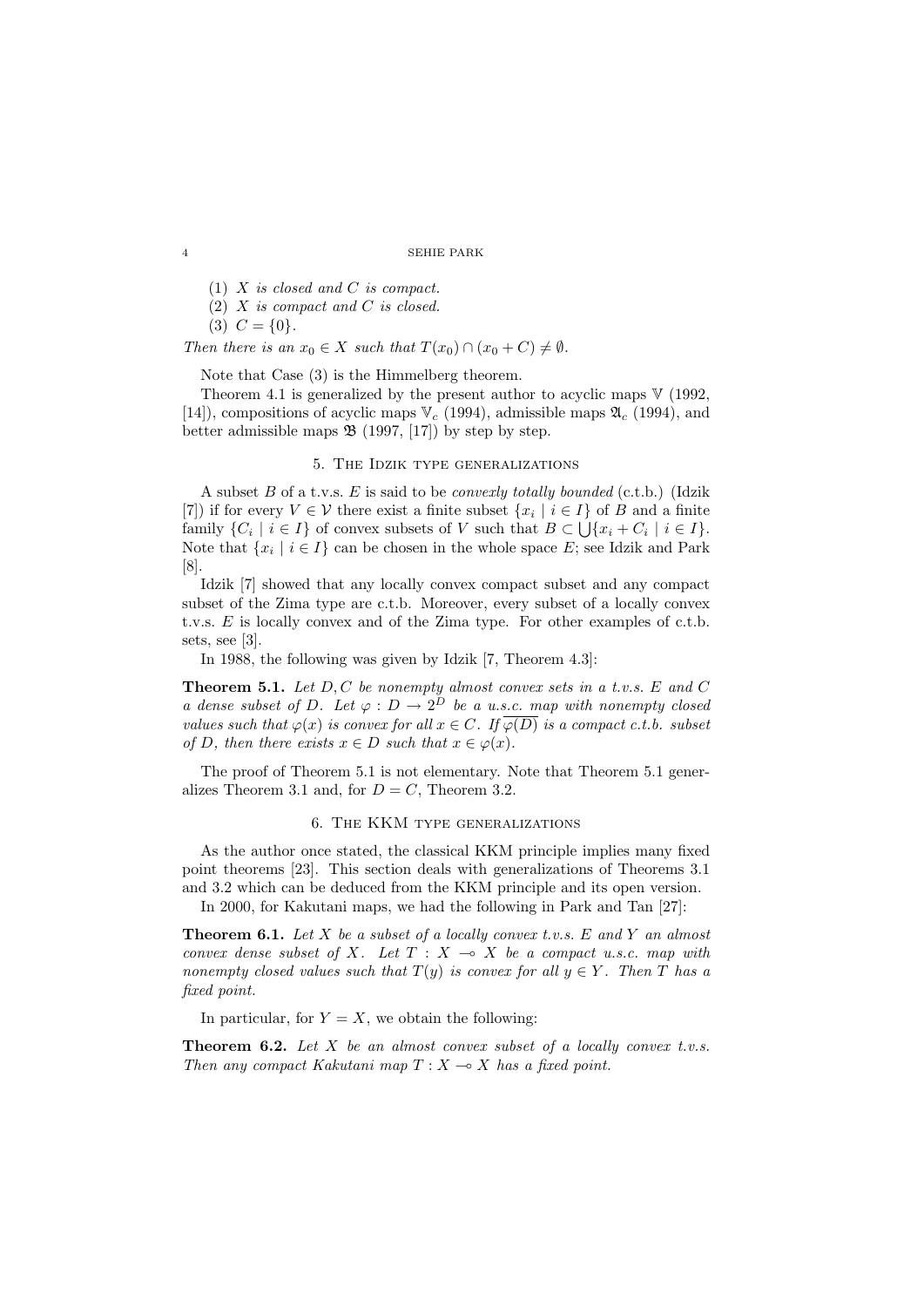Note that Theorems 6.1 and 6.2 generalize Theorems 3.1 and 3.2, resp., and Theorem 6.2 is a consequence of Theorem 5.1. Note also that the proofs of Theorems 6.1 and 6.2 are transparent and based on the KKM principle.

In 2000 [20], we have the following almost fixed point theorem:

**Theorem 6.3.** Let  $X$  be a subset of a t.v.s. and  $Y$  an almost convex dense subset of X. Let  $T : X \multimap E$  be an l.s.c. [resp., a u.s.c.] map such that  $T(y)$ is convex for all  $y \in Y$ . If there is a totally bounded subset K of  $\overline{X}$  such that  $T(y) \cap K \neq \emptyset$  for each  $y \in Y$ , then for any convex neighborhood U of the origin 0 of E, there exists a point  $x_U \in Y$  such that  $T(x_U) \cap (x_U + U) \neq \emptyset$ .

Note that a t.v.s. is not necessarily Hausdorff in Theorem 6.3. The point  $x_U$  in the conclusion of Theorem 6.3 is called a U-almost fixed point of the multimap T. It is routine to deduce Theorems 3.1 and 3.2 from Theorem 6.3.

In 2004 [11], from the KKM principle and its open version, we deduced a very general almost fixed point theorem on almost convex subsets having a certain form of the Zima type as follows:

**Theorem 6.4.** Let  $X$  be a subset of a t.v.s.  $E$  and  $Y$  an almost convex subset of X. Let  $T : X \to E$  be an l.s.c. [resp., a u.s.c.] map such that  $T(y)$  is convex for all  $y \in Y$ . Suppose that

 $(Z_1)$  for each  $U \in \mathcal{V}$ , there exists a  $V \in \mathcal{V}$  such that

$$
co(V \cap (T(Y) - Y)) \subset U.
$$

If there is a totally bounded subset K of  $\overline{X}$  such that  $T(y) \cap K \neq \emptyset$  for each  $y \in Y$  and  $Y \cap K$  is dense in K, then for any  $U \in V$ , there exists a point  $x_U \in Y$  such that  $T(x_U) \cap (x_U + U) \neq \emptyset$ .

Note that if  $X = Y$  then the condition  $(Z_1)$  reduces to the following:

 $(Z_2)$  for each  $U \in \mathcal{V}$ , there exists a  $V \in \mathcal{V}$  such that

$$
co(V \cap (T(X) - X)) \subset U.
$$

According to Hadžić [5], a subset K of E is said to be of the Zima type if for each  $U \in \mathcal{V}$ , there exists a  $V \in \mathcal{V}$  such that  $\text{co}(V \cap (K - K)) \subset U$ .

Note that Theorem 6.4 generalizes Theorem 6.3 and has a number of particular forms; see [11] and [23]. For example, the following is a particular form:

**Corollary 6.5.** Let  $X$  be a convex subset of a locally convex t.v.s.  $E$  and  $T : X \longrightarrow X$  a u.s.c. [resp., an l.s.c.] map with convex values such that  $T(X)$  is totally bounded. Then T has the almost fixed point property; that is, for each  $V \in \mathcal{V}$ , there exists an  $x_V \in X$  such that  $T(x_V) \cap (x_V + V) \neq \emptyset$ .

Moreover, Theorem 6.4 is useful to deduce various forms of fixed point theorems including that of the Zima type. In fact, we have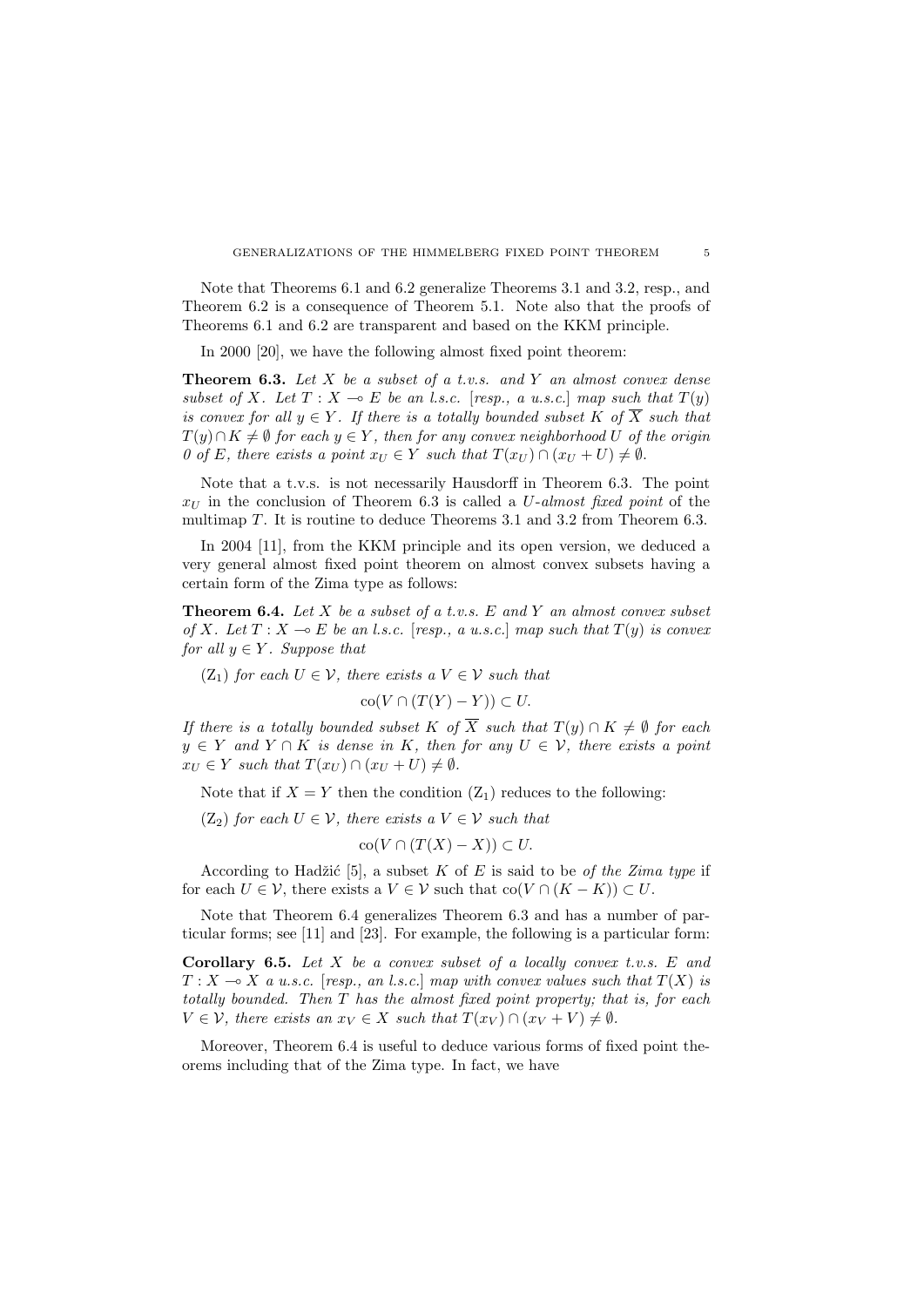**Theorem 6.6.** Under the hypothesis of Theorem 6.4, if  $K$  is compact, then there exists a point  $x_0 \in X$  such that  $(x_0, x_0) \in \text{Gr}(T)$ .

Now we apply Theorem 6.6 to compact maps as in [26]:

Corollary 6.7. Let  $X$  be a convex subset of a locally convex t.v.s.  $E$  and  $T : X \longrightarrow X$  a compact u.s.c. [resp., l.s.c.] map with convex values. Then there exists a point  $x_0 \in X$  such that  $(x_0, x_0) \in \mathrm{Gr}(T)$ .

For a u.s.c. map in Theorem 6.6, we have the following:

**Theorem 6.8.** Let X be a subset of a t.v.s. E and Y an almost convex subset of X. Let  $T : X \longrightarrow X$  be a compact u.s.c. map with closed values such that  $T(y)$  is convex for all  $y \in Y$ , and  $Y \cap T(X)$  is dense in  $T(X)$ . If the condition (Z<sub>1</sub>) holds, then T has a fixed point  $x_0 \in X$ , that is,  $x_0 \in T(x_0)$ .

If  $E$  is locally convex and Y is dense in  $X$ , then Theorem 6.8 reduces to Theorems 6.1 and 6.2. In particular, for  $Y = X$ , Theorem 6.8 reduces to

**Theorem 6.9.** Let  $X$  be an almost convex subset of a t.v.s.  $E$ . Then any compact Kakutani map  $T : X \multimap X$  has a fixed point in X whenever the condition  $(Z_2)$  holds.

From Theorem 6.9, we have Theorem 6.2.

Moreover, it is well-known that the Brouwer fixed point theorem is equivalent to the KKM principle and, since each of theorems and corollaries in this section implies the Brouwer theorem and is deduced from the KKM principle, they are all equivalent to the Brouwer theorem.

### 7. Kakutani maps on admissible sets

Recall that a nonempty subset  $X$  of a t.v.s.  $E$  is said to be *admissible* (in the sense of Klee) provided that, for every nonempty compact subset  $K$  of  $X$ and every  $V \in \mathcal{V}$ , there exists a continuous function  $h : K \to X$  such that  $x - h(x) \in V$  for all  $x \in K$  and  $h(K)$  is contained in a finite dimensional subspace  $L$  of  $E$ . Examples of admissible sets can be seen in [5].

In 2007 [25], we obtained another generalized versions of results of Himmelberg [6]. One of them for maps having convex values is as follows:

**Theorem 7.1.** Let  $X$  be an almost convex dense subset of an admissible subset Y of a t.v.s. E. Let  $G: Y \multimap Y$  be a compact closed map such that  $G(x)$  is convex for all  $x \in X$ . Then G has a fixed point.

For  $X = Y$ , Theorem 7.1 reduces to

**Corollary 7.2.** Let  $X$  be an almost convex admissible subset of a t.v.s.  $E$ . Let  $G: X \rightarrow X$  be a compact Kakutani map. Then G has a fixed point.

This implies Theorems 6.2 and 3.2; see also [21, Corollary 1]. Note that our proof in [25] is quite different from that in [6] or [21].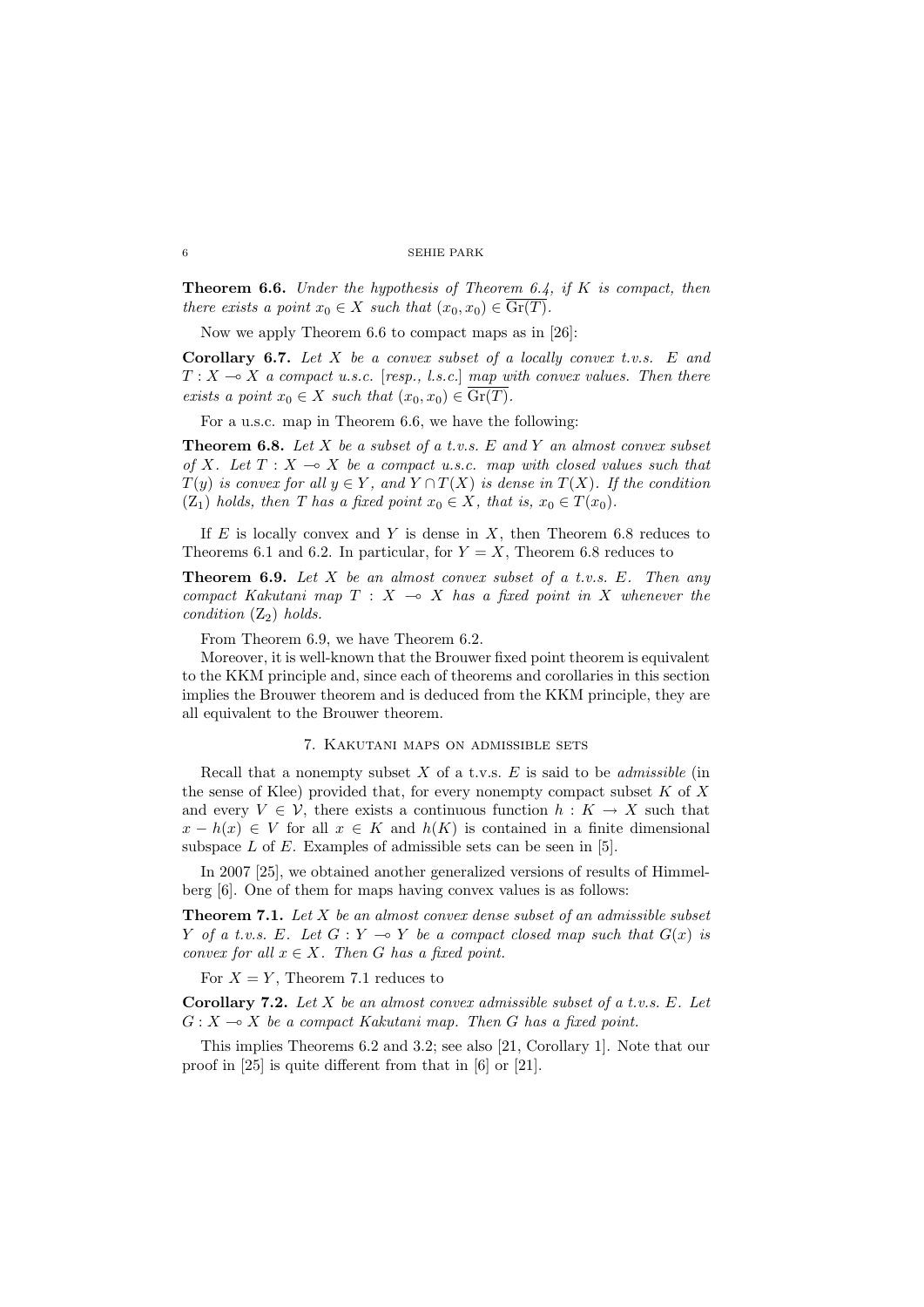### 8. Acyclic maps V

In 1992, Theorem 4.1 was extended to acyclic maps in [14]. The following case (3) of which is known to be very useful in many applications:

**Theorem 8.1.** Let X be a convex subset of a locally convex t.v.s. Then every compact acyclic map  $T : X \longrightarrow X$  has a fixed point.

Theorem 8.1 was extended to the class  $\mathfrak{A}_c$  (1993),  $\mathbb{V}_c^{\sigma}$  (1994),  $\mathfrak{A}_c^{\sigma}$  (1994), and  $\mathfrak{B}$  (1997, [17]). In [25], this is extended to a non-locally convex t.v.s. In fact, for maps having acyclic values or values of trivial shape (that is, contractible in each neighborhood), one of our results in [25] can be stated as follows:

**Theorem 8.2.** Let  $X$  be an almost convex dense subset of an admissible subset Y of a t.v.s. E. Let  $G: Y \multimap Y$  be a compact closed map such that  $G(x)$  is acyclic (resp., has trivial shape) for all  $x \in X$ . Then G has a fixed point.

Corollary 8.3. Let  $X$  be an almost convex dense subset of a closed subset  $Y$ of a locally convex t.v.s. E. Let  $G: Y \multimap Y$  be a compact u.s.c. map with closed values such that  $G(x)$  is acyclic (resp., has trivial shape) for all  $x \in X$ . Then G has a fixed point.

Corollary 8.4. Let  $X$  be an almost convex admissible subset of a t.v.s.  $E$ . Then any compact closed map  $G : X \to X$  such that  $G(x)$  is acyclic (resp., has trivial shape) for all  $x \in X$  has a fixed point.

If X is a convex subset of a locally convex t.v.s.  $E$  and  $G$  has convex values, then Corollary 8.4 reduces to Theorem 3.2.

### 9. RC-MAPS AND RD-MAPS

Let X and D be subsets of a t.v.s. such that co  $D \subset X$  and Y a topological space. A multimap  $F : X \to Y$  is said to have the KKM property if, for any map  $G: D \longrightarrow Y$  with closed [resp., open] values satisfying

$$
F(\text{co }A) \subset G(A)
$$
 for all  $A \in \langle D \rangle$ ,

the family  $\{G(z)\}_{z\in D}$  has the finite intersection property. We denote

 $\mathfrak{K}(X, Y) := \{F : X \multimap Y \mid F \text{ has the KKM property}\}.$ 

Some authors use the notation  $KKM(X,Y)$ . Note that  $1_X \in \mathfrak{K}(X,X)$  by the KKM principle. Moreover, if  $F : X \to Y$  is a continuous single-valued map or if  $F : X \multimap Y$  has a continuous selection, then it is easy to check that  $F \in \mathfrak{K}(X, Y)$ . Note that there are many known selection theorems due to Michael and others; see [26].

From now on,  $\mathcal{RC}$  denote the class  $\mathcal{R}$  for closed-valued maps G, and  $\mathcal{RD}$  for open-valued maps G. We follow [22]:

For convex subsets of a t.v.s., from the KKM principle, we had the following almost fixed point theorem for the class  $\Re$ **C**: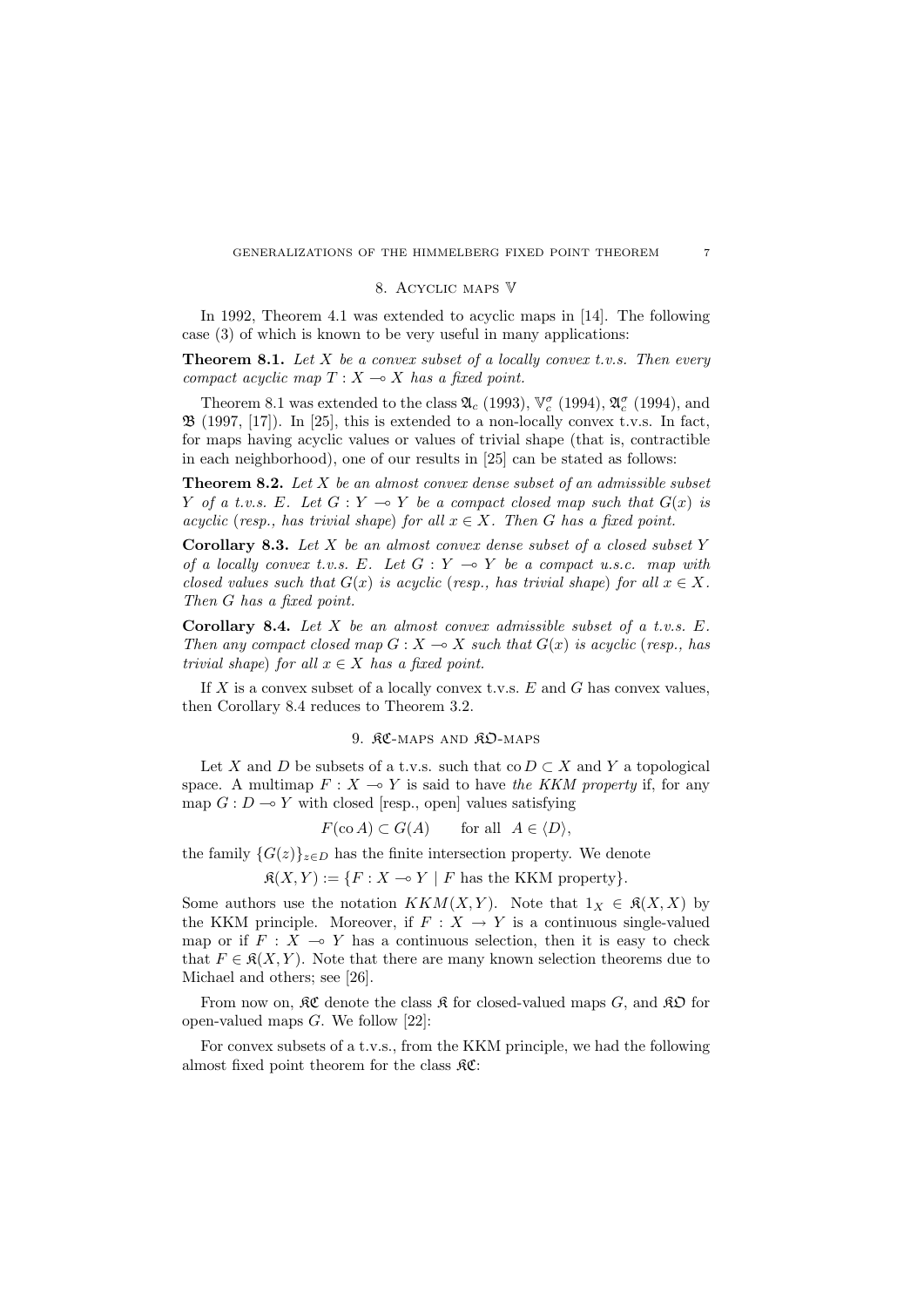**Theorem 9.1.** Let X be a convex subset of a t.v.s. E and  $F \in \mathfrak{RC}(X,X)$  such that  $F(X)$  is totally bounded. Then for any convex neighborhood V of 0 in E, there exists an  $x_* \in X$  such that  $F(x_*) \cap (x_* + V) \neq \emptyset$ .

Similarly, we obtained the following for the class  $\mathcal{R}D$ :

**Theorem 9.2.** Let  $X$  be a totally bounded convex subset of a t.v.s.  $E$  and  $F \in \mathfrak{K} \mathfrak{O}(X,X)$ . Then for each closed convex neighborhood V of 0 in E, there exists an  $x_* \in X$  such that  $F(x_*) \cap (x_* + V) \neq \emptyset$ .

Note that  $E$  is not necessarily Hausdorff in Theorems 9.1 and 9.2. From Theorem 9.1, we immediately have the following:

**Corollary 9.3** (Chang–Yen [2]). Let X be a convex subset of a locally convex t.v.s. E. Then any compact closed map  $F \in \mathfrak{RC}(X,X)$  has a fixed point.

### 10. BETTER ADMISSIBLE MAPS <sup>3</sup>3

In 1998, we obtained the following [18]:

**Theorem 10.1.** Let E be a t.v.s. and X an admissible (in the sense of Klee) convex subset of E. Then any compact closed map  $F \in \mathfrak{B}(X,X)$  has a fixed point.

In [18], it was shown that Theorem 10.1 subsumes more than sixty known or possible particular cases and generalizes them in terms of the involving spaces and multimaps as well. Later, further examples of maps in the class  $\mathfrak B$  were known.

It is not known whether the admissibility of  $X$  can be eliminated in Theorem 10.1.

Theorem 10.1 can be generalized by switching the admissibility of domain of the map to the Klee approximability of its ranges as follows.

Let X be a subset of a t.v.s.  $E$ . A compact subset  $K$  of  $X$  is said to be Klee approximable into X if for any  $V \in \mathcal{V}$ , there exists a continuous function  $h: K \to X$  such that  $x - h(x) \in V$  for all  $x \in K$  and  $h(K)$  is contained in a polytope in X.

Examples. We give some examples of Klee approximable sets:

(1) If a subset  $X$  of  $E$  is admissible (in the sense of Klee), then every compact subset  $K$  of  $X$  is Klee approximable into  $E$ .

(2) Any polytope in a subset X of a t.v.s. is Klee approximable into X.

(3) Any compact subset  $K$  of a convex subset  $X$  in a locally convex t.v.s. is Klee approximable into  $X$ .

(4) Any compact subset  $K$  of a convex and locally convex subset  $X$  of a t.v.s. is Klee approximable into X.

(5) Any compact subset K of an admissible convex subset X of a t.v.s. is Klee approximable into  $X$ .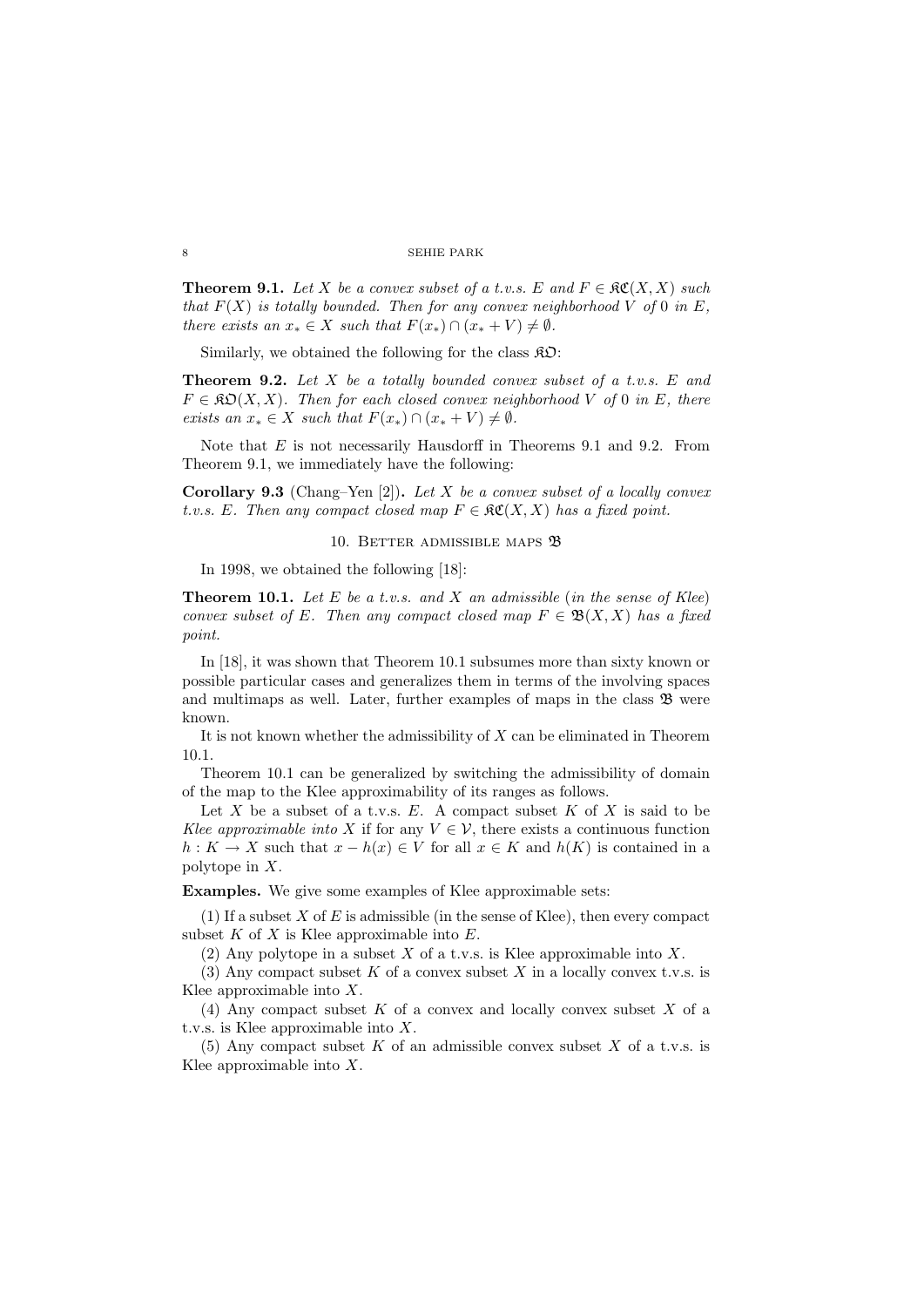(6) Let X be an almost convex dense subset of an admissible subset Y of a t.v.s.  $E$ . Then every compact subset  $K$  of  $Y$  is Klee approximable into  $X$ .

Note that  $(6) \Rightarrow (5) \Rightarrow (4) \Rightarrow (3)$ .

In 2004 [24], Theorem 10.1 is generalized as follows:

**Theorem 10.2.** Let X be a subset of a t.v.s. E and  $F \in \mathfrak{B}(X,X)$  a compact closed multimap. If  $F(X)$  is Klee approximable into X, then F has a fixed point.

The following are recently obtained in 2007 [25], where  $\mathfrak{B}^p$  should be replaced by  $\mathfrak{B}$ :

Corollary 10.3. Let  $X$  be an almost convex admissible subset of a t.v.s.  $E$ and  $F \in \mathfrak{B}(X,X)$  a compact closed map. Then F has a fixed point.

**Corollary 10.4.** Let  $X$  be an almost convex subset of a locally convex t.v.s.  $E$ and  $F \in \mathfrak{B}(X,X)$  a compact closed map. Then F has a fixed point.

One of the most simple known example is that every compact continuous selfmap on an almost convex subset in a Euclidean space has a fixed point. This generalizes the Brouwer fixed point theorem.

Moreover, since the class  $\mathfrak{B}(X,X)$  contains a large number of special types of maps, we can apply Theorem 10.2 to them. Since any Kakutani map belongs to B, Theorem 10.2 and Corollaries 10.3 and 10.4 generalize Theorem 3.2. Moreover, Corollary 10.3 also generalizes Corollary 9.3.

More recently, some new types of generalizations of the Himmelberg theorem appeared in [9] and [12].

Final Remark. The author personally met Professor Himmelberg in Summer of 1972 at Lawrence, Kansas, when he was visiting the States. That time, he did not know about the theorem. Since then he met the theorem from time to time in so many articles. This remark reflects his personal recollections.

# **REFERENCES**

- [1] T.-H. Chang, Y.-Y. Huang, J.-C. Jeng, and K.-H. Kuo, On the S-KKM property and related topics, J. Math. Anal. Appl. 229 (1999), 212–227.
- [2] T.-H. Chang and C.-L. Yen, KKM property and fixed point theorems, J. Math. Anal. Appl. 203 (1996), 224–235.
- [3] E. De Pascale, G. Trombetta, and H. Weber, Convexly totally bounded and strongly totally bounded sets, Solution of a problem of Idzik, Ann. del. Scuola Normale Superiore di Pisa, Sci. Fis. Mat. Ser. IV. Vol.XX (1993), 341–355 .
- [4] K. Fan, Fixed point and minimax theorems in locally convex linear spaces, Proc. Nat. Acad. Sci. USA 38 (1952), 121–126.
- [5] O. Hadžić, Fixed Point Theory in Topological Vector Spaces, Univ. of Novi Sad, Novi Sad, 1984, 337pp.
- [6] C.J. Himmelberg, Fixed points of compact multifunctions, J. Math. Anal. Appl. 38 (1972), 205–207.